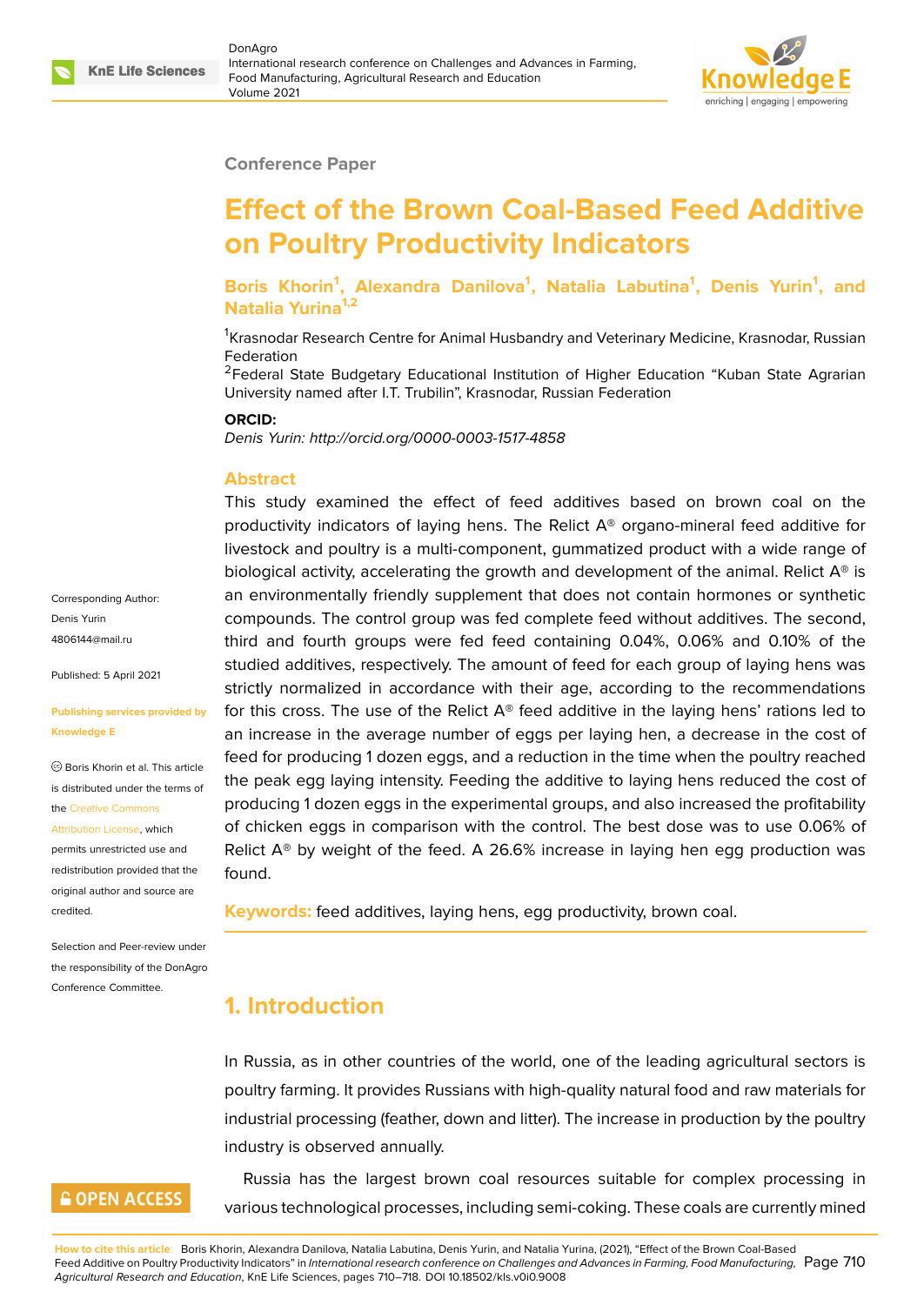

mainly in the Kansk-Achinsky brown coal basin. The 670 billion tons of geological reserves of brown coal are estimated in the Kansk-Achinsk basin to a depth of 600 m. In this case, the 140.4 billion tons can be processed in an open way.

Coal seams, falling into the zone of oxygen, which is in the air and groundwater, are subjected to oxidation. When extracted to the surface, oxidized coal due to the loss of calorie content is a waste of the coal industry. The organic mass of oxidized brown coal is represented mainly by humic acids (70-90%). Humic acids (HA) are the most extensive class of natural compounds. Humic acids are part of the organic matter of soils, natural waters and solid fossil fuels [1-3].

Humic acids (HA) are substances of a very complex structure, nitrogen-containing hydroxycarboxylic acids. With nuclei and in the side aliphatic chains, HA contain various functional groups. Despite the known elemental composition, HA don't have exact molecular formulas, because relate to compounds of variable composition. With the help of hydrocarbon bonds, HA form chains that form molecules that are naturally folded into a ball. Upon dissolution, a small concentration promotes the unwinding of the polymer chain package and changes the configuration of HA molecules. This accelerates the penetration of HA through cell membranes [4-6].

A distinctive feature of the chemical structure of humic acids (HA), regardless of the source of origin, is the presence of a skeleton in the form of an aromatic carbon skeleton substituted by alkyl and carboxyl, hydroxyl and methoxy groups, and a peripheral part enriched in polysaccharide and polypeptide fragments. Due to this fragment composition, HA fulfill a number of important ecological functions in the biosphere, one of which is the physiological effect. HA isolated from peat, brown coal, soil, composts have high biological activity, in comparison with HA of the soil itself. This is explained by the fact that the functional groups in it, which determine the reactivity, solubility, and biological activity, are blocked by metal cations [7-9].

In peat, the destruction of polysaccharides and proteins, the transition to the liquid phase of activated HA enriched with oxygen-containing functional groups, melanoidins, pectins, amino acids, as a result of oxidation-hydrolytic processes. Preparations obtained using oxidative processes usually turn out to be more active. Promising methods for producing an environmentally friendly biostimulator using preliminary mechanical activation of peat have been proposed.

With intense mechanical impact on peat, significant changes occur in it in the chemical composition of its main components. These changes lead to an increase in the yield of HA, its solubility, as well as an increase in the content of functional groups in it. Accordingly, important properties of HA, in particular, antioxidant activity, are changing.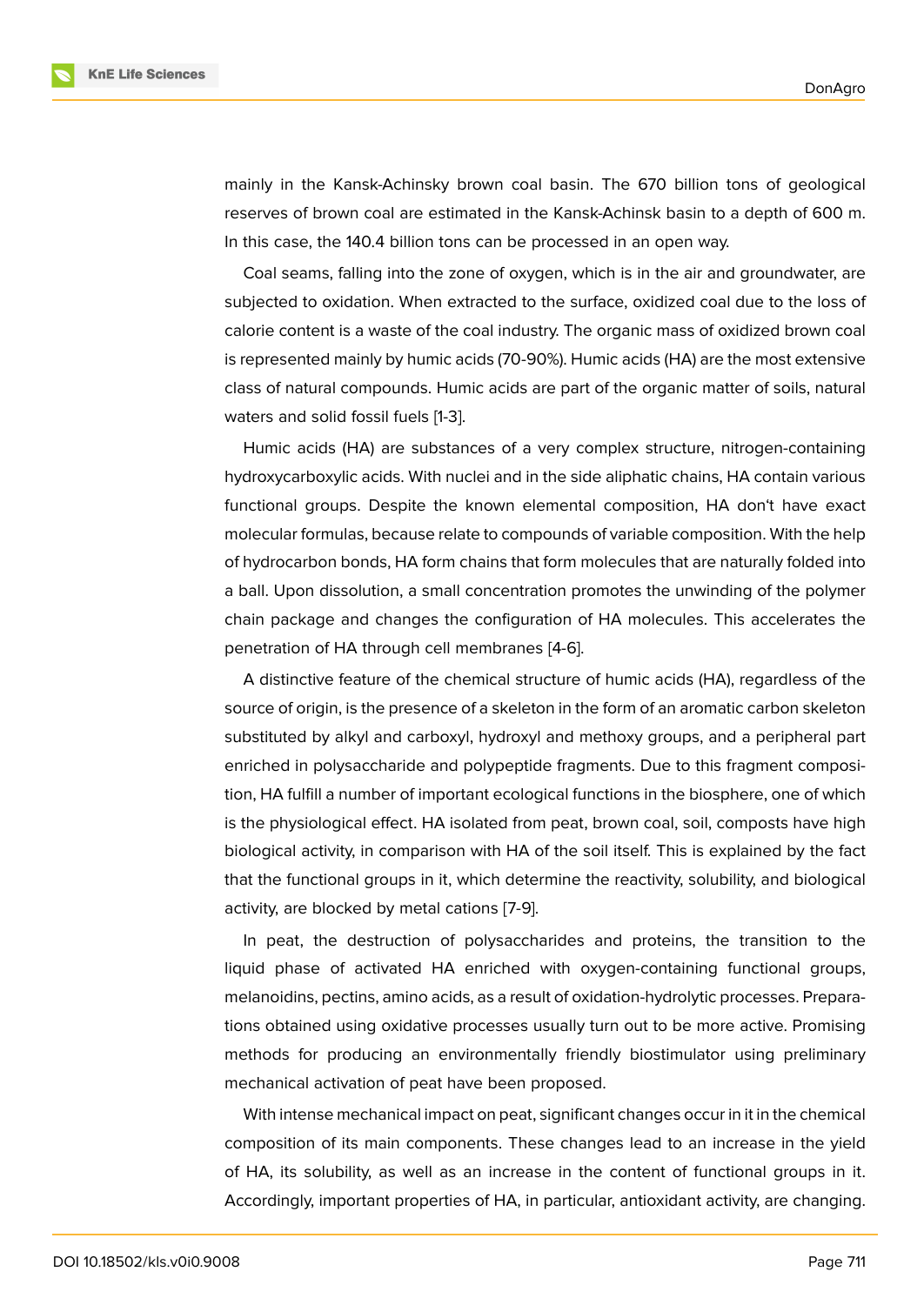**KnE Life Sciences** 

As a raw material for producing humic preparations from coal, natural brown coal, natural oxidized brown coal, and mechanochemically oxidized brown coal can be used. It's not known whether more affordable brown coal can be used to produce active humic preparations. Also, it is not known how HA differ from brown coal, oxidized under natural conditions and oxidized mechanochemically [10-12].

The formation of humic substances is the second largest process of transformation organic matter in nature after photosynthesis. Humic substances are the most stable form of organic carbon compounds outside living organisms. Currently, humic substances are recognized as one of the promising areas of «green» chemistry as an affordable and cheap source of raw materials for the production of chemically important products. The use of natural and modified humic preparations such as surfactants, polymers with controlled redox properties (redox polymers), the basis for obtaining new drugs, plant protection products, new sorbents, and remedies for the restoration of territories contaminated with radionuclides, are promising as such products. metals, organic ecotoxicants, oil products, etc.

An urgent task is the search for new raw materials for biologically active substances of natural origin and the development of new bioavailable drugs based on it.

Humic acids stabilize the intestinal flora and thereby provide improved nutrient intake from animal feed. This leads to an increase in live weight of the animal without increasing the amount of food consumed by it. Improving the digestibility of feed, as a result of achieving optimal pH in the digestive tract, leads to a decrease in nitrogenous emissions and a reduction in unpleasant odors [13-15].

Objective: to study the effect of the feed additive «Relict  $A^{\circledast}$ » on productivity of crosscountry Hajseks Brown laying hens.

The objectives of scientific research:

1. to study the safety of the livestock of laying hens;

2. to analyze feed intake through daily group metering;

3. to calculate the cost of feed per unit of production (for the production of 1 dozen chicken eggs);

4. to study egg laying on a medium laying hen - by daily counting of the eggs collected;

5. to determine the dynamics of changes in egg mass and egg mass yield per 1 average laying hen;

6. to study the economic efficiency of the use of feed additives in the feeding of laying hens.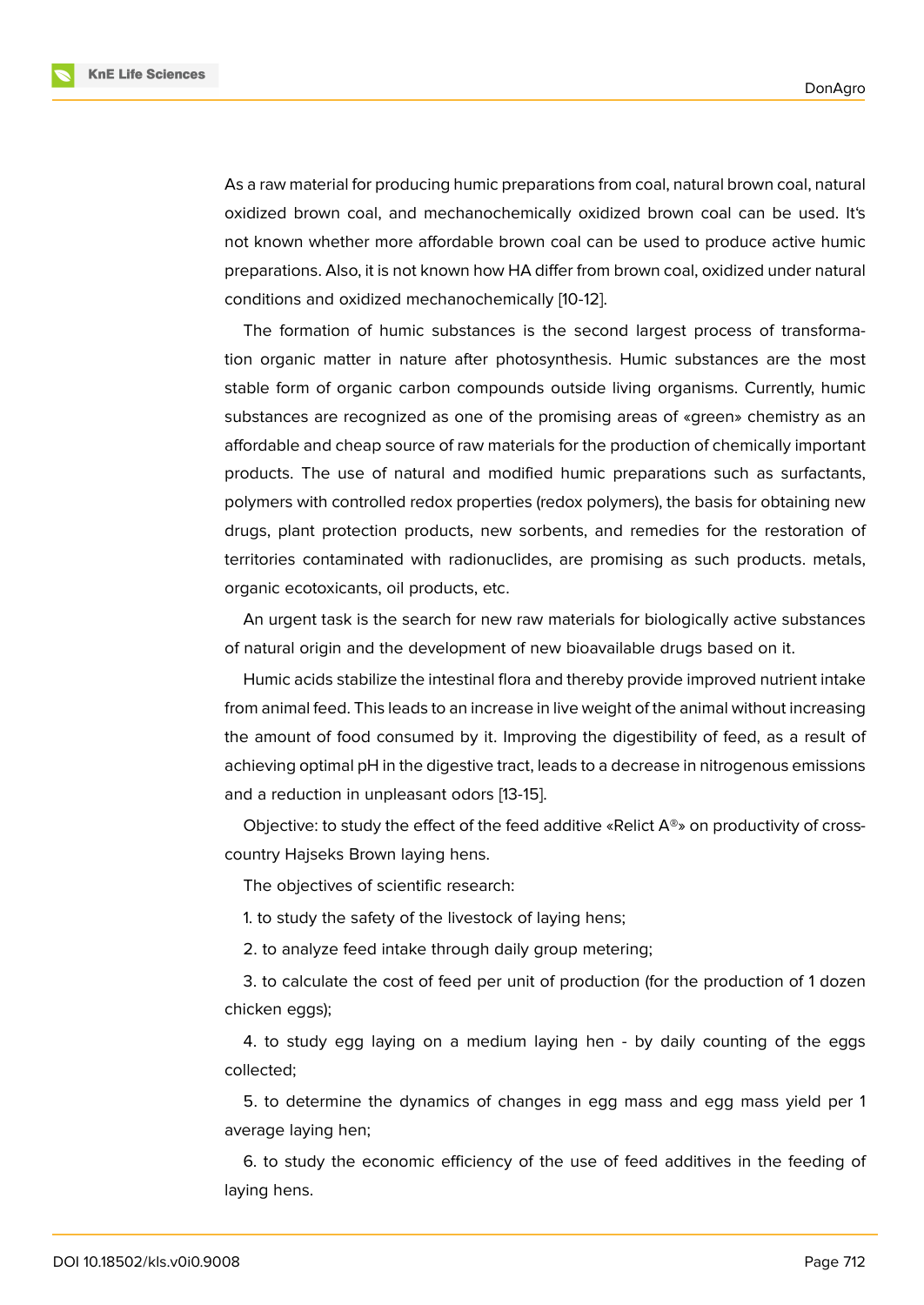

# **2. Methods and Equipment**

A scientific experiment to study the effect of the «Relict  $A^{\circledast}$ » feed additive produced by Genesis LLC on the productivity of laying hens of the cross Highsex Brown was carried out in a vivarium of the Federal State Scientific Institution "Krasnodar Research Center of Animal Breading and Veterinary Medicine". Four groups of young egg breed chickens were formed at the age of 100 days by the method of pair-analogues for research. The equalization period lasted 10 days. The trial period was 30 days. In each group there were 40 goals. The poultry was kept outdoor in enclosures, on a deep litter with free access to feed and water in accordance with the methodology of the Federal State Budget Scientific Institution, the Federal Research Center "All-Russian Research and Technological Institute of Poultry" (2013). Watering of poultry was carried out using vacuum drinking bowls. In the diets of the experimental groups of hens, the studied supplement was included according to the experimental scheme (Table 1).

| TABLE 1: Scheme of scientific experience |  |  |
|------------------------------------------|--|--|
|------------------------------------------|--|--|

| Group | Number of goals | <b>Feeding Features</b>                                      |
|-------|-----------------|--------------------------------------------------------------|
|       | 40              | Complete feed (PC)                                           |
|       |                 | PC + 0.04% «Relict $A^{\circledast}$ » by weight of feed     |
|       |                 | PC + 0.06 % «Relict $A^{\circledast}$ » by weight of<br>feed |
|       |                 | PC+ 0.10 % «Relict $A^{\circledast}$ » by weight of feed     |

The conditions were the same and consistent with the recommendations of the Federal State Budget Scientific Institution, the Federal Research Center "All-Russian Research and Technological Institute of Poultry" (2013).

The first group (control) was fed complete feed without additives. The second, third and fourth groups in the same feed included 0.04, 0.06 and 0.10% of the studied additives, respectively. The amount of feed for each group of laying hens was strictly normalized in accordance with its age according to the recommendations for this cross.

The structure of the diet and nutrition for laying hens are presented in Table 2.

According to the manufacturer of the feed, the diet is completely balanced.

LLC NPP Genesis (Novosibirsk, Russian Federation) is the organization that developed the studied feed additive.

The «Relict  $A^{\circledast}$ » organo-mineral feed additive for livestock and poultry is a multicomponent, gummatized product with a wide range of biological activity, accelerating the growth and development of the animal organism. The «Relict  $A^{\circledast}$ » is an environmentally friendly supplement that does not contain hormones and synthetic compounds.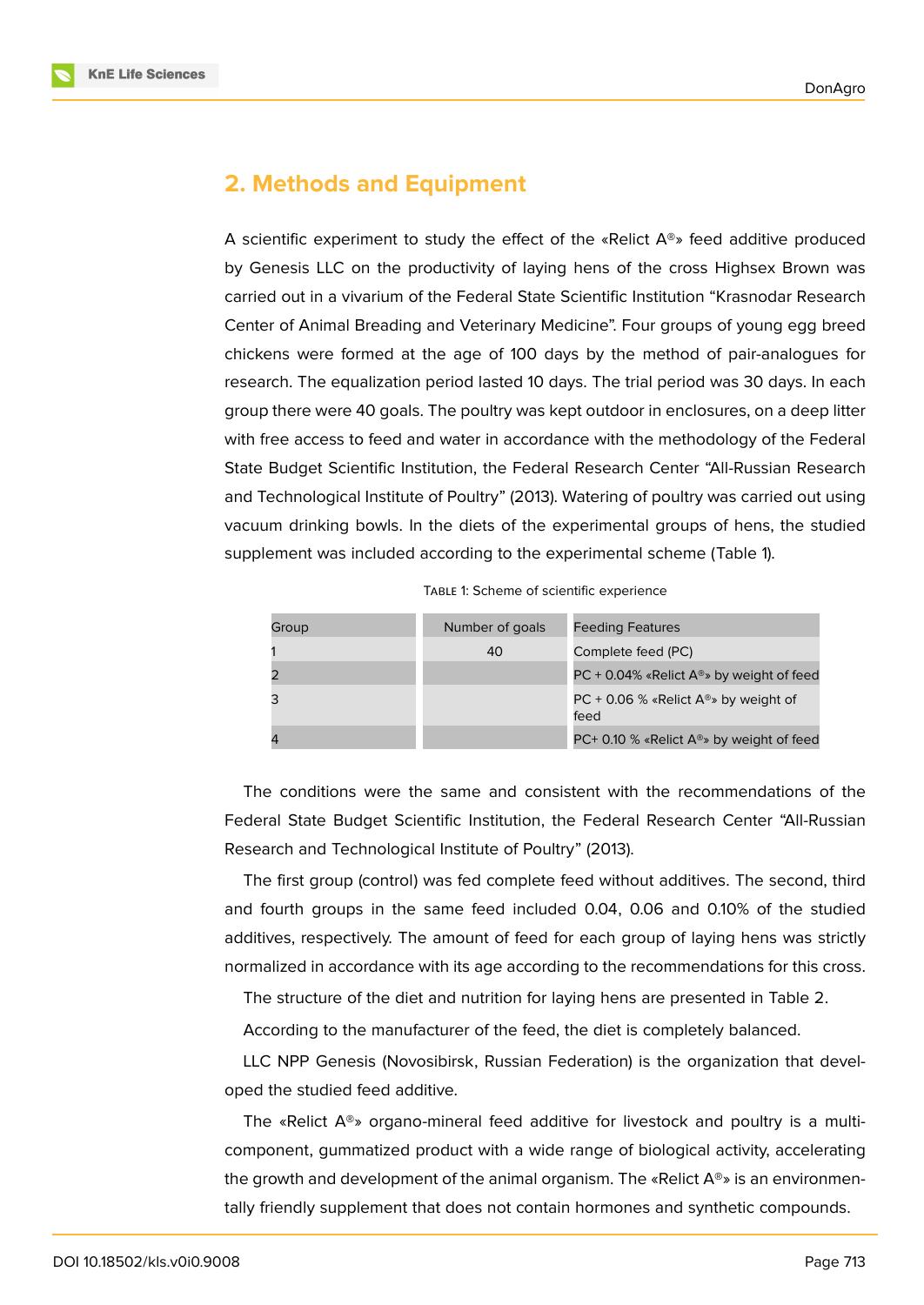| The composition of the recipe, % |       | Quality indicators              |       |  |
|----------------------------------|-------|---------------------------------|-------|--|
| Corn                             | 40    | Exchange energy, kcal<br>266.41 |       |  |
| Wheat                            | 24.6  | Crude protein, %                | 15.03 |  |
| Fish flour                       | 2.0   | Crude fiber, %                  | 4.53  |  |
| Monophosphate                    | 1.1   | Methionine + cystine, %         | 0.55  |  |
| Chalk                            | 9.0   | Lysine, %                       | 0.59  |  |
| Salt                             | 0.3   | Calcium, %                      | 3.35  |  |
| Premix P-1-2                     | 1.0   | Phosphorus, %                   | 0.62  |  |
| Sunflower meal                   | 17.0  | Sodium, %                       | 0.16  |  |
| Soybean meal                     | 5.0   |                                 |       |  |
| Total                            | 100.0 |                                 |       |  |

TABLE 2: The structure and nutritional value of the diet for laying hens

The chemical composition of the organic-mineral feed additive "Relict  $A^{\otimes n}$  is presented in Table 3.

### **3. Results and Discussion**

During the research period, the main zootechnical indicators were studied, such as the dynamics of changes in live weight, egg production, egg mass, safety, eatability and feed costs per unit of production, the safety of the poultry (Table 4).

From the obtained data it can be seen that at the beginning of the experiment, the live weight of the bird in all groups was almost the same. The inclusion of the studied additives contributed to an increase in the number of eggs per average layer in the second, third and fourth experimental groups by 17,5, 26,6 and 9,2 %, respectively, in comparison with the control indicator.

The content of harmful impurities does not exceed the maximum permissible norms in force in the Russian Federation.

The average daily feed intake per 1 average laying hen in all groups didn't differ significantly, which doesn't allow one to reveal any tendency. In this regard, the calculation of the costs indicator of feed for the production of one dozen eggs in the second, third and fourth experimental groups decreased by 15.6, 20.3 and 8.6%, respectively, compared with the control, which amounted to 1.28 kg. The egg mass in all groups was almost the same and corresponded to the age and physiology of the hens of this cross. Since a larger number of eggs was obtained from the experimental poultry, the rate of obtained egg mass from one laying hen increased in the second group by 16.3%, in the third – by 25.2% and in the fourth – by 7.3% compared with the control group.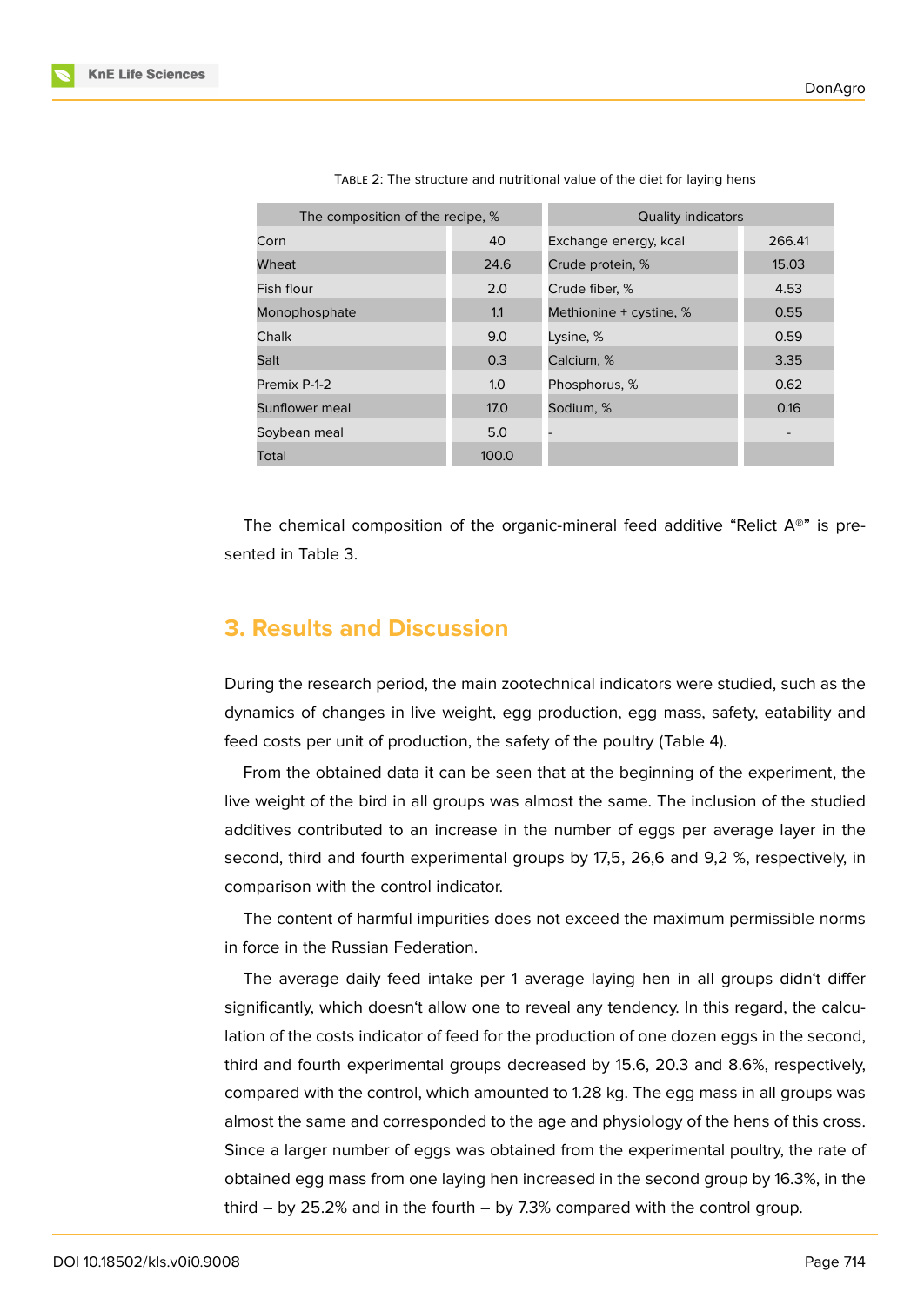| Indicator                          | <b>Results</b> |
|------------------------------------|----------------|
| Moisture content, %                | 4.5            |
| Mass fraction of total nitrogen, % | 1.08           |
| Mass fraction of crude fiber, %    | 2.2            |
| Mass fraction of crude ash. %      | 91.7           |
| Mass fraction of calcium, %        | 0.63           |
| Mass fraction, phosphorus, %       | 0.092          |
| The sodium content, mg / kg        | 94.08          |
| The magnesium content, mg / kg     | 133.2          |
| The potassium content, mg / kg     | 673.6          |
| The iron content, mg / kg          | 6502.5         |
| The zinc content, mg / kg          | 22.2           |
| The manganese content, mg / kg     | 50.2           |
| The copper content, mg / kg        | 5.6            |
| The cobalt content, mg / kg        | 3.6            |
| Lead, mg / kg                      | 4.43           |
| Arsenic, mg / kg                   | 6.49           |
| Cadmium, mg / kg                   | 0.1            |
| Mercury, mg / kg                   | 0.01           |

TABLE 3: The chemical composition of the organo-mineral feed additives "Relict A®"

TABLE 4: Indicators of production of chicken eggs in the experiment for the 1st month of egg laying

| <b>Indicators</b>                                            | Group          |                  |                  |                |
|--------------------------------------------------------------|----------------|------------------|------------------|----------------|
|                                                              | 1              | 2                | 3                | 4              |
| The age of laying the 1st egg, days                          | 117            | 117              | 117              | 112            |
| Eggs laid on a medium layer, pcs.                            | $22.9 \pm 1.3$ | $26.9 \pm 1.4^*$ | $29.0 \pm 1.0**$ | $25.0 + 1.6$   |
| Preservation, %                                              | 100            | 100              | 100              | 100            |
| The average daily feed intake per 1 average<br>layer, g      | 95.00          | 94.10            | 95.40            | 94.10          |
| The amount of feed for the production of 1<br>dozen eggs, kg | 1.28           | 1.08             | 1.02             | 1.17           |
| The mass of eggs, g                                          | $53.80 + 0.54$ | $53.14 \pm 0.6$  | $53.3 + 0.49$    | $52.86 + 0.63$ |
| Received egg mass from 1 laying hen, kg                      | 1.23           | 1.43             | 1.54             | 1.32           |
| Oviposition rate, %                                          | 71.70          | 84.20            | 90.60            | 78.10          |
| Production costs per head, rub.                              | 107.74         | 106.63           | 108.10           | 106.63         |
| Cost of feed on 1 head, rub.                                 | 75.42          | 74.64            | 75.67            | 74.64          |
| Revenue from egg production per head, rub.                   | 137.65         | 161.63           | 174.00           | 150.00         |
| The production cost of 1 dozen eggs, rubles.                 | 32.90          | 27.70            | 26.10            | 29.90          |
| Profit per head per month, rub.                              | 29.90          | 54.99            | 65.90            | 43.37          |
| Profitability, %                                             | 21.72          | 34.02            | 37.87            | 28.91          |

Note: \* - Р<0.05; \*\* - Р<0.01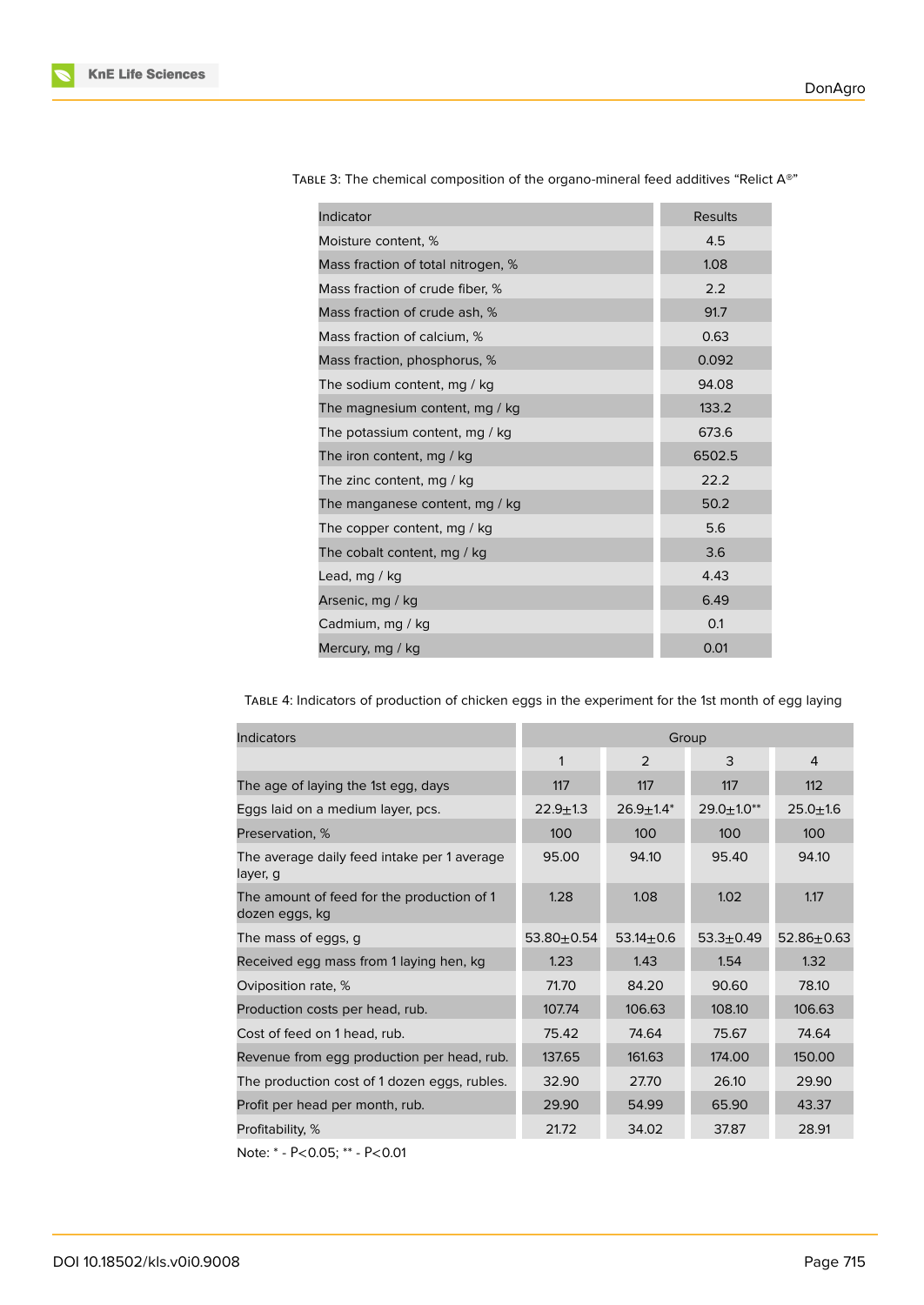**KnE Life Sciences** 



It should be noted that during the first month of the experiment, the intensity of laying eggs of hens in the control group was 71.7%, and in the second, third and fourth experimental groups – higher by 12.5, 18.9 and 6.4%, respectively. The proceeds from egg production per head in the groups receiving the studied supplement increased in the second group by 17.4%, in the third group - by 26.4%, in the fourth - by 9.0%, compared with the control. In general, the profit received from 1 head per month from the experimental poultry was higher than that from the control by 25.0, 36.0 and 13.5 rubles, in groups, respectively. Thus, the profitability level in the first group amounted to 21.72%, in the second - by 12.3% higher, in the third - by 16.15%, in the fourth - by 7.19%.

### **4. Conclusion**

The use of the «Relict  $A^{\circledast}$ » feed additive in laying hens rations contributed to an increase in the number of eggs per average laying hen, a decrease in the cost of feed for the 1 dozen eggs production, and a reduction in the time, the poultry reaches the peak egg laying intensity. Feeding the studied additive to laying hens allowed one to reduce the cost of 1 dozen eggs production in the experimental groups, and also increased the profitability of chicken eggs in comparison with the control.

# **Acknowledgement**

The authors would like to thank their colleague for their contribution and support to the research. They are also thankful to all the reviewers who gave their valuable inputs to the manuscript and helped in completing the paper.

# **Conflict of Interest**

The authors have no conflict of interest to declare.

### **References**

- [1] Petenko, A. I., *et al*. (2019). The Efficiency of Using Functional Feed Additives in Combined Feeds for Broiler Chickens. *International Journal of Engineering and Advanced Technology,* vol. 8, issue 6, pp. 5292-5294.
- [2] Temiraev, R. B., *et al*. (2018). Effect of Mold Inhibitor and Adsorbent on Broilers Digestive Enzyme Activities and Meat Productivity with Reduced Risk of Aflatoxicosis.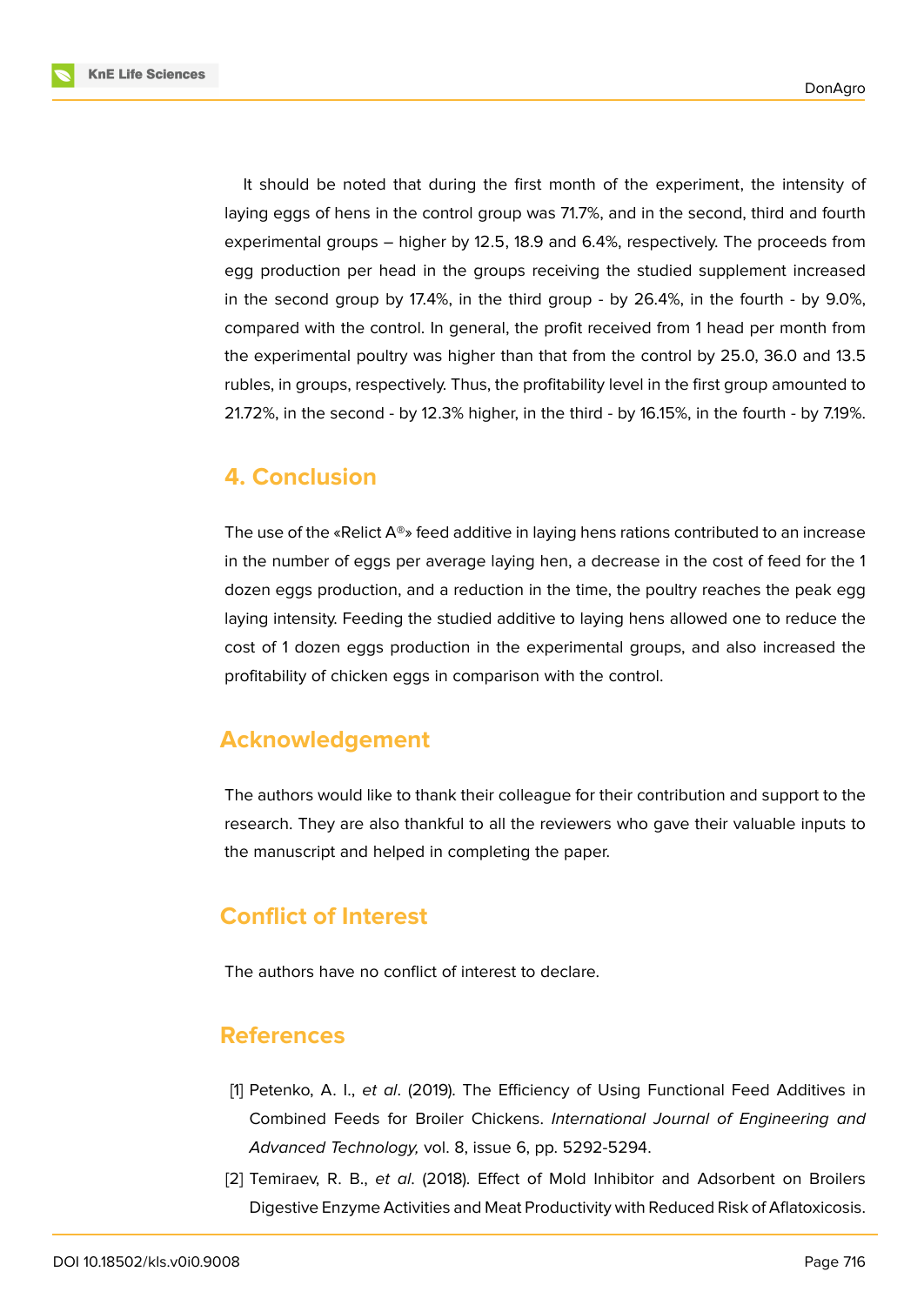*Journal of Pharmaceutical Sciences and Research*, vol. 10, issue 11, pp. 2900-2902.

- [3] Siegert, W., *et al*. (2020). Prececal Amino Acid Digestibility and Phytate Degradation in Broiler Chickens when using Different Oilseed Meals, Phytase and Protease Supplements in the Feed. *Poultry Science*, vol. 98, pp. 5700-5713.
- [4] Lukyanov, N. V., *et al*. (2013). Humic Acids of Oxidized Brown Coals of Some Deposits in Russia and Mongolia. *Bulletin of St. Petersburg State Technological Institute (Technical University)*, vol. 22, issue 48, pp. 053-055.
- [5] Barylo, B. O., Gilmanova, M. V. and Grekhova, I. V. (2018). The Effect of Humic Preparations from Brown Coal and Lowland Peat on the Test Culture. Presented at *Proceedings of the LII International Student Scientific and Practical Conference,* March 15, 2018, Tyumen, Russia. Publisher: State Agrarian University of the Northern Trans-Urals (Tyumen), vol. 1, pp. 17-21.
- [6] Gangadoo, S., *et al*. (2016). Nanoparticles in Feed: Progress and Prospects in Poultry Research. *Trends in Food Science & Technology*, vol. 58, pp. 115-126.
- [7] Qiu, J. L., *et al*. (2020). Organic Trace Minerals Improve Eggshell Quality by Improving the Eggshell Ultrastructure of Laying Hens During the Late Laying Period. *Poultry Science*, vol. 99, pp. 1483-1490.
- [8] Savelyeva, A. V., *et al*. (2015). Investigation of the Composition and Properties of Humic Acids of Natural and Mechanochemically Oxidized Brown Coal. *Chemistry of Solid Fuels*, vol. 4, p. 3.
- [9] Burchacka, E., Łukaszewicz, M. and Kułażyński, M. (2019). Determination of Mechanisms of Action of Active Carbons as a Feed Additive. *Bioorganic Chemistry*, vol. 93, p. 102804.
- [10] Kanmaz, E. Ö. (2019). Humic Acid Formation during Subcritical Water Extraction of Food By-Products using Accelerated Solvent Extractor. *Food and Bioproducts Processing,* vol. 115, pp. 118-125.
- [11] Khilko, S. L., Efimova, I. V. and Smirnova, O. V. (2011). Antioxidant Properties of Humic Acids from Brown Coal. *Chemistry of Solid Fuels*, vol. 6, pp. 3.
- [12] Petrova, O. G., Kolberg, N. A. and Rubinsky, I. A. (2012). Characterization of Immunostimulants and their Classification, *Agri-food Policy of Russia*, vol. 6, pp. 69-71.
- [13] Zou, C., *et al*. (2020). Comparison of Solid Phase Extraction Methods for the Measurement of Humic-Like Substances (HULIS) in Atmospheric Particles. *Atmospheric Environment,* vol. 225, p. 117370.
- [14] Vasiliev, A. A., *et al*. (2018). The Value, Theory and Practice of Using Humic Acids in Animal Husbandry. *Agrarian Scientific Journal*. vol. 1, pp. 3-6.